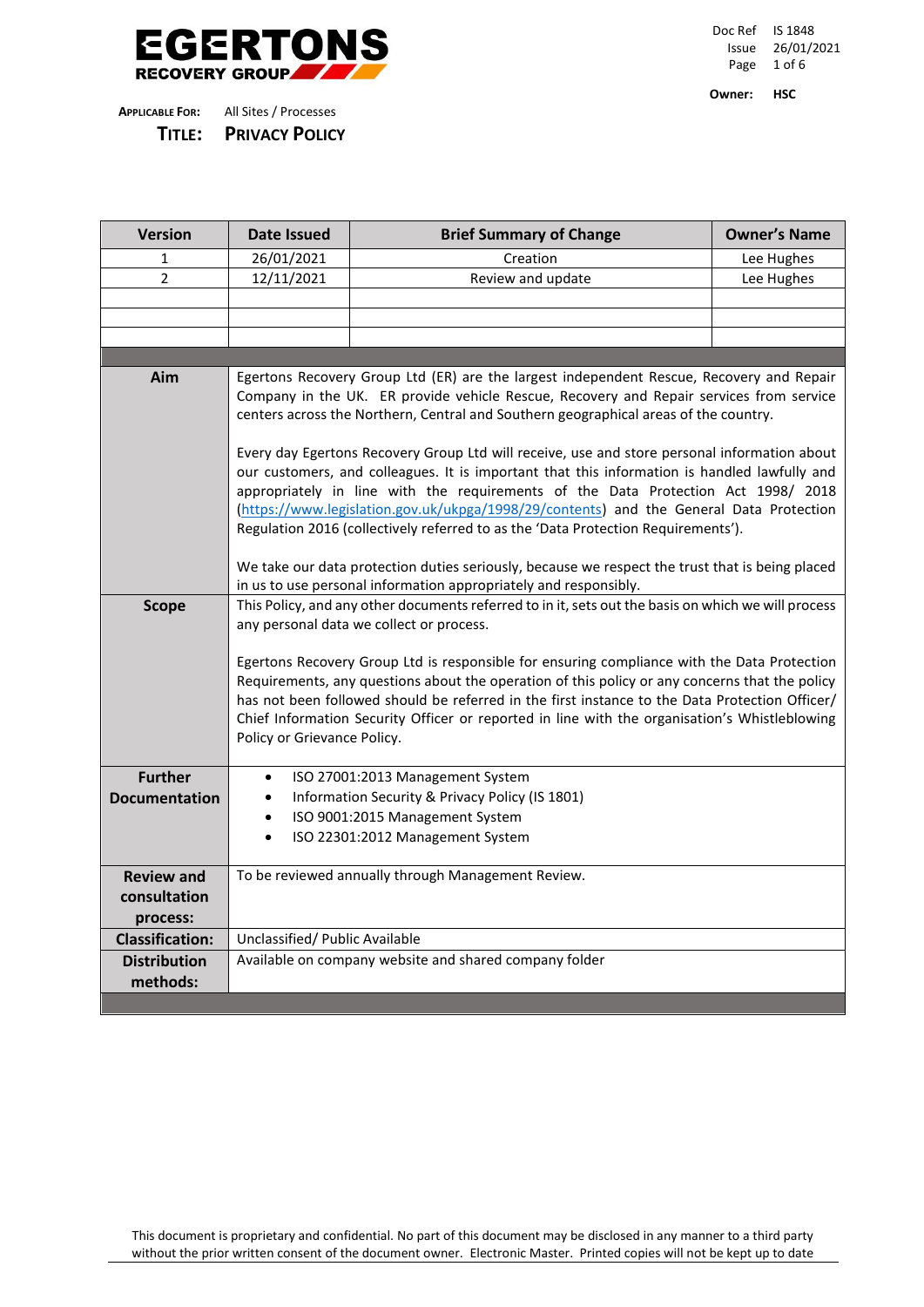

Doc Ref IS 1848 Issue 26/01/2021 Page 2 of 6 **Owner: HSC**

**APPLICABLE FOR:** All Sites / Processes  **TITLE: PRIVACY POLICY**

# **BACKGROUND:**

Egerton Recovery understands that your privacy is important to you and that you care about how your personal data is used. We respect and value the privacy of all of our customers, employees and partners and will only collect and use personal data in ways that are described here, and in a way that is consistent with our obligations and your rights under the law.

This privacy policy applies to:

- ER websites and webpages linking to this policy
- When you contact us by email, telephone, or by post
- When you post content or contact us through social media
- phone or the internet

# **1. Information About Us**

Egertons Recovery Group Ltd registered in England under company number 07270006.

Registered/ Main trading address: Moss Lane Mobberley Knutsford Cheshire WA16 7BS.

VAT number: GB127294311

Data Protection Officer(S): Lee Hughes – Head of Risk and Compliance/ Deborah Kidger - Head of Human Resources and Les Brooke - Finance Director.

Email address: [DPO@egertonsrecovery.com](mailto:DPO@egertonsrecovery.com)

Telephone number: 01565 872707

Postal Address: Moss Lane Mobberley Knutsford Cheshire WA16 7BS

We are required to adhere to legislation, regarding personal data collection for third party agencies, for example the DVLA, DVSA.

## **2. What Does This Policy Cover?**

This Privacy Information explains how we use your personal data: how it is collected, how it is held, and how it is processed. It also explains your rights under the law relating to your personal data.

## **3. What is Personal Data?**

Personal data is defined by the General Data Protection Regulation (EU Regulation 2016/679) (the "GDPR") as 'any information relating to an identifiable person who can be directly or indirectly identified in particular by reference to an identifier'.

Personal data is, in simpler terms, any information about you that enables you to be identified. Personal data covers obvious information such as your name and contact details, but it also covers less obvious information such as identification numbers, electronic location data, and other online identifiers. The personal data that we use is set out in Part 5, below.

## **4. What Are My Rights?**

Under the GDPR, you have the following rights, which we will always work to uphold:

- a) The right to be informed about our collection and use of your personal data. This Privacy policy should tell you everything you need to know, but you can always contact us to find out more or to ask any questions using the details in Part 12.
- b) The right to access the personal data we hold about you. Part 10 will tell you how to do this.

This document is proprietary and confidential. No part of this document may be disclosed in any manner to a third party without the prior written consent of the document owner. Electronic Master. Printed copies will not be kept up to date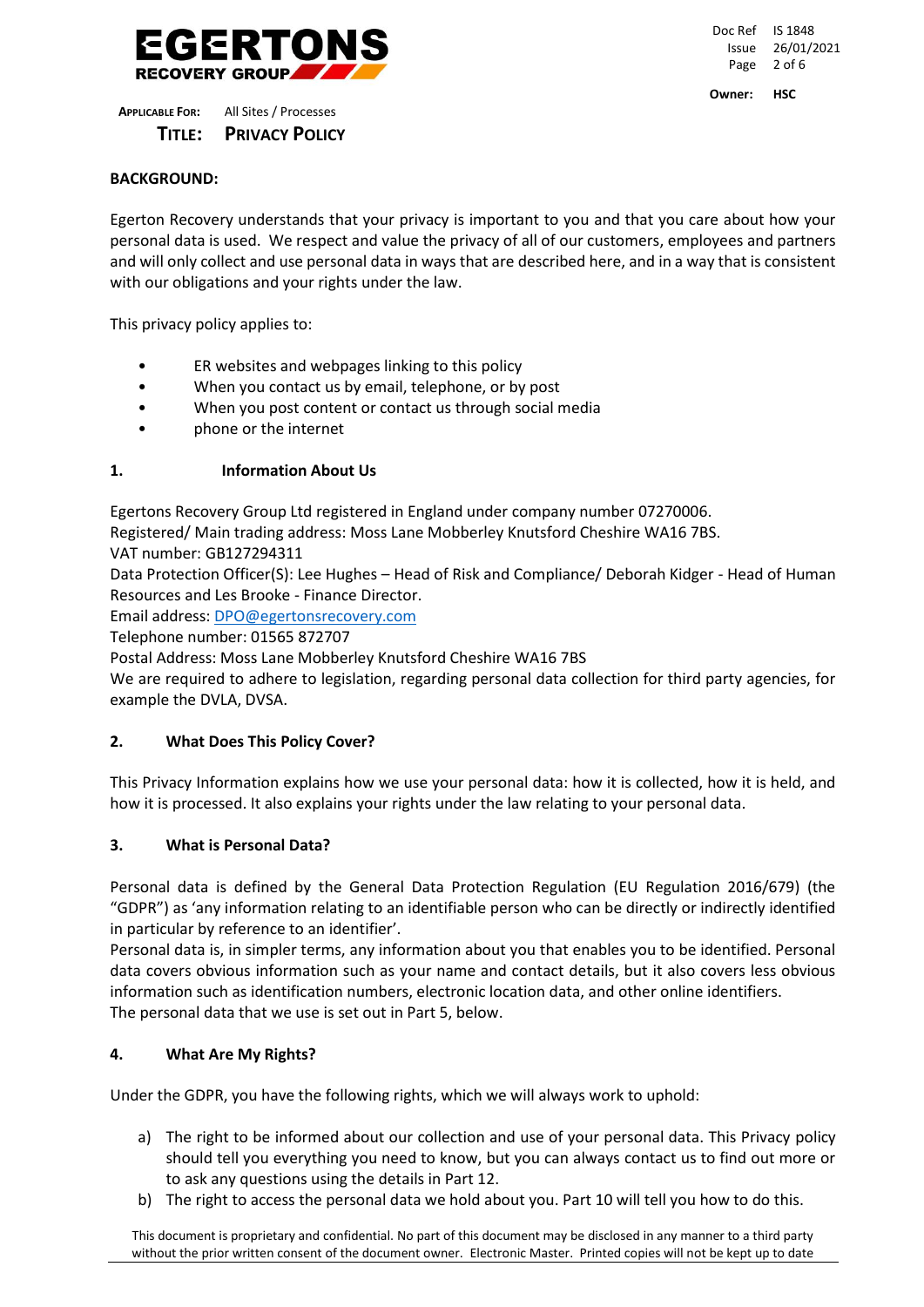

Doc Ref IS 1848 Issue 26/01/2021 Page 3 of 6

**Owner: HSC**

**APPLICABLE FOR:** All Sites / Processes

 **TITLE: PRIVACY POLICY**

- c) The right to have your personal data rectified if any of your personal data held by us is inaccurate or incomplete. Please contact us using the details in Part 12 to find out more.
- d) The right to be forgotten, i.e. the right to ask us to delete or otherwise dispose of any of your personal data that we have. Please contact us using the details in Part 12 to find out more.
- e) The right to restrict (i.e. prevent) the processing of your personal data.
- f) The right to object to us using your personal data for a particular purpose or purposes.
- g) The right to data portability. This means that, if you have provided personal data to us directly, we are using it with your consent or for the performance of a contract, and that data is processed using automated means, you can ask us for a copy of that personal data to re-use with another service or business in many cases.
- h) Rights relating to automated decision-making and profiling. we do not use your personal data in this way

For more information about our use of your personal data or exercising your rights as outlined above, please contact us using the details provided in Part 12.

Further information about your rights can also be obtained from the Information Commissioner's Office or your local Citizens Advice Bureau.

If you have any cause for complaint about our use of your personal data, you have the right to lodge a complaint with the Information Commissioner's Office.

# **5. What Personal Data Do You Collect?**

We may collect some or all of the following personal data (this may vary according to your relationship with us):

- [Name;]
- [Address;]
- [Email address;]
- [Telephone number;]
- [Business name;]
- [Job title;]
- [Profession;]
- [Payment information;]

# **6. How Do You Use My Personal Data?**

Under the GDPR, we must always have a lawful basis for using personal data. This may be because the data is necessary for our performance of a contract with you, because you have consented to our use of your personal data, or because it is in our legitimate business interests to use it. Your personal data may be used for one of the following purposes:

- Providing and managing your account.
- Supplying our services to you. Your personal details are required in order for us to enter into a contract with you.
- Personalising and tailoring our services for you.
- Communicating with you. This may include responding to emails or calls from you.
- Supplying you with information by email OR post that you have opted-in to (you may unsubscribe or opt-out at any time by Contacting DPO@egertonsrecovery.com)

With your permission and where permitted by law, we may also use your personal data for marketing purposes, which may include contacting you by email OR telephone OR text message OR post with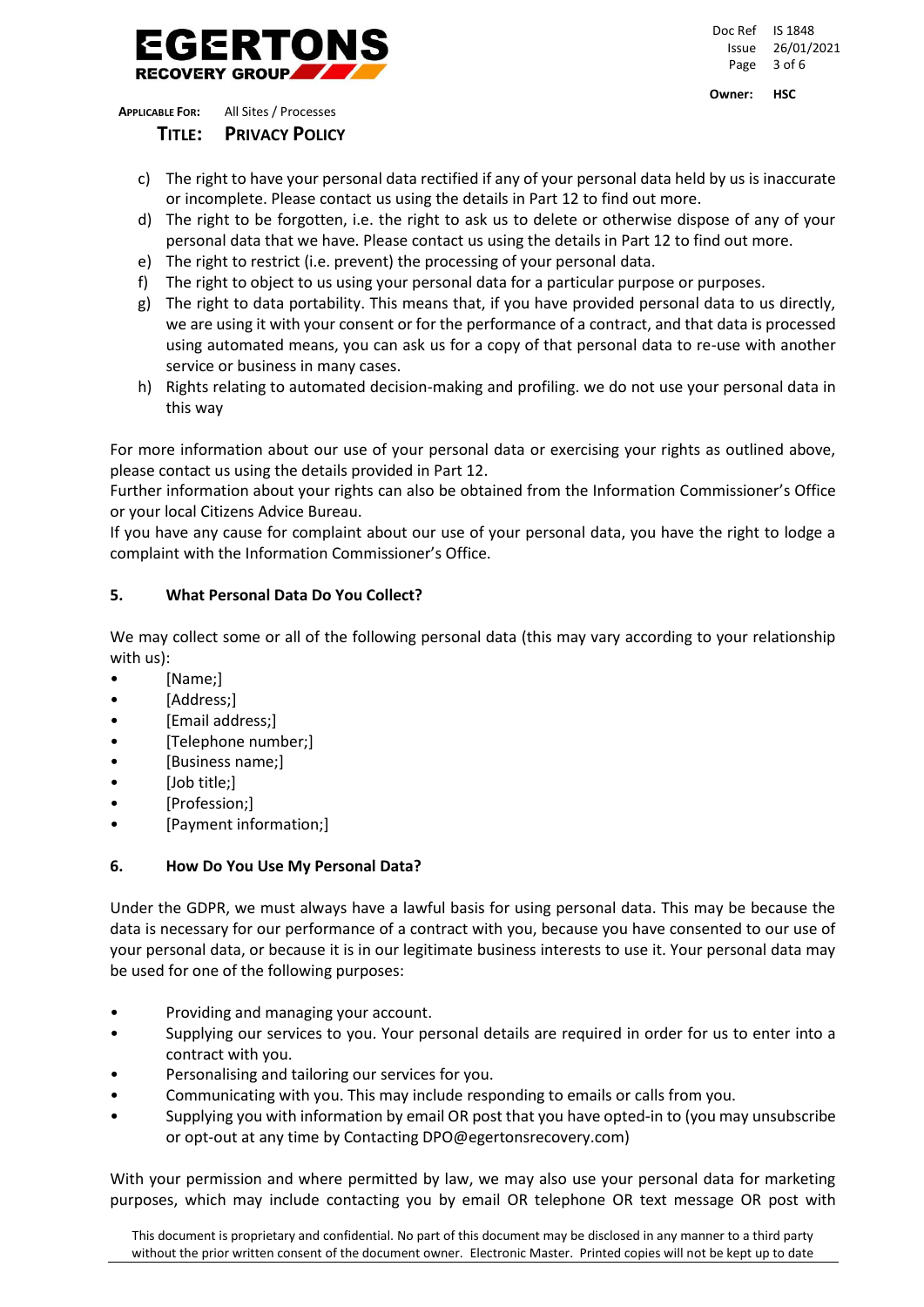

Doc Ref IS 1848 Issue 26/01/2021 Page 4 of 6 **Owner: HSC**

**APPLICABLE FOR:** All Sites / Processes  **TITLE: PRIVACY POLICY**

information, news, and offers on our services. You will not be sent any unlawful marketing or spam. We will always work to fully protect your rights and comply with our obligations under the GDPR and the Privacy and Electronic Communications (EC Directive) Regulations 2003, and you will always have the opportunity to opt-out.

Here you can find out more about how your information is used, as well as the legal basis we rely on to ensure your personal information is always processed fairly and lawfully.

| How we use your information                                    | For the<br>performance<br>of your<br>contract<br>with us | To comply<br>with our<br>legal and<br>regulatory<br>obligations | Processing<br>necessary<br>for our<br>legitimate<br>business<br>interests | Where<br>you give<br>us your<br>consent |
|----------------------------------------------------------------|----------------------------------------------------------|-----------------------------------------------------------------|---------------------------------------------------------------------------|-----------------------------------------|
| To provide you with a quotation or price and to                | x                                                        |                                                                 |                                                                           |                                         |
| make you aware of the terms and conditions of the              |                                                          |                                                                 |                                                                           |                                         |
| product or service                                             |                                                          |                                                                 |                                                                           |                                         |
| Sharing information with other ER group companies              | x                                                        |                                                                 |                                                                           |                                         |
| necessary for the performance of your contract                 |                                                          |                                                                 |                                                                           |                                         |
| To receive payment of fees and premiums or to                  | x                                                        |                                                                 |                                                                           |                                         |
| provide any                                                    |                                                          |                                                                 |                                                                           |                                         |
| reimbursement                                                  |                                                          |                                                                 |                                                                           |                                         |
| To uphold your data protection rights under the<br><b>GDPR</b> |                                                          | x                                                               |                                                                           |                                         |
| Processing or disclosing your information where law            |                                                          | x                                                               |                                                                           |                                         |
| requires us to do so                                           |                                                          |                                                                 |                                                                           |                                         |
| For marketing our own products or services where               |                                                          |                                                                 | X                                                                         |                                         |
| you have not opted out and for development of our              |                                                          |                                                                 |                                                                           |                                         |
| marketing strategy, this may include the use of                |                                                          |                                                                 |                                                                           |                                         |
| profiling techniques to identify products and                  |                                                          |                                                                 |                                                                           |                                         |
| services we believe you may be interested in                   |                                                          |                                                                 |                                                                           |                                         |
| To improve our services through the processing of              |                                                          |                                                                 | x                                                                         |                                         |
| market intelligence including testing, reporting,              |                                                          |                                                                 |                                                                           |                                         |
| analysis and identification of improvements in                 |                                                          |                                                                 |                                                                           |                                         |
| products and processes                                         |                                                          |                                                                 |                                                                           |                                         |
| For internal business processes and operations,                |                                                          |                                                                 | x                                                                         |                                         |
| including quality assurance, governance,                       |                                                          |                                                                 |                                                                           |                                         |
| accountancy, management and audit practices                    |                                                          |                                                                 |                                                                           |                                         |
| Use of cookies to monitor use of our website and               |                                                          |                                                                 | $\pmb{\times}$                                                            |                                         |
| for optimisation of user experience at device level            |                                                          |                                                                 |                                                                           |                                         |
| To develop risk acceptance criteria, developing our            |                                                          |                                                                 | x                                                                         |                                         |
| pricing models and Calculating contract renewal                |                                                          |                                                                 |                                                                           |                                         |
| quotations                                                     |                                                          |                                                                 |                                                                           |                                         |
| To recover debts owed to us, including where                   |                                                          |                                                                 | x                                                                         |                                         |
| necessary obtaining contact information from third             |                                                          |                                                                 |                                                                           |                                         |
| parties                                                        |                                                          |                                                                 |                                                                           |                                         |
| Where you have given us permission to collect or               |                                                          |                                                                 |                                                                           | x                                       |
| share certain personal information                             |                                                          |                                                                 |                                                                           |                                         |

This document is proprietary and confidential. No part of this document may be disclosed in any manner to a third party without the prior written consent of the document owner. Electronic Master. Printed copies will not be kept up to date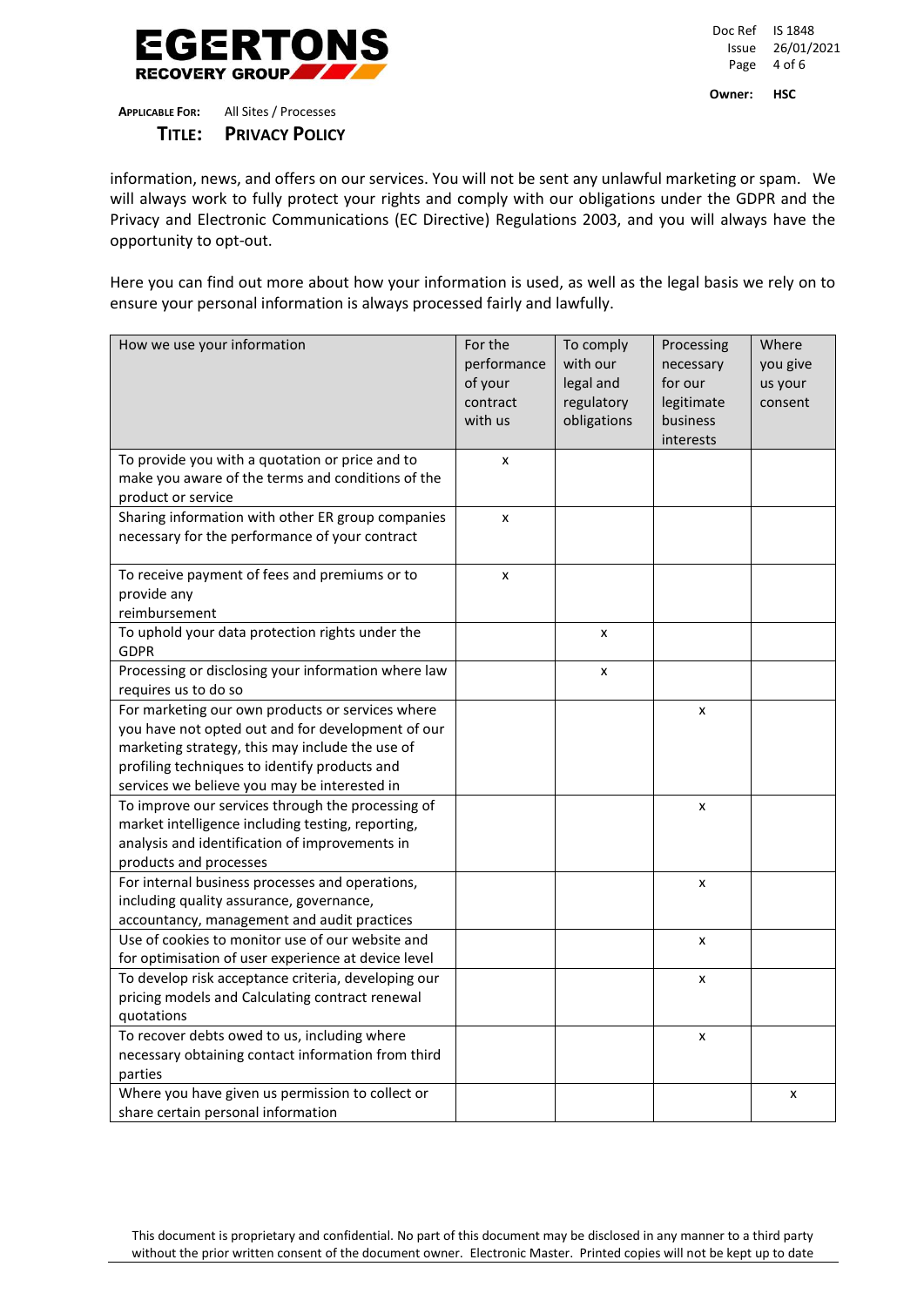

**APPLICABLE FOR:** All Sites / Processes  **TITLE: PRIVACY POLICY**

We will keep your information for as long as is necessary to provide the services or products you have requested, for our own legitimate interests and to meet our statutory obligations. Your information will always be kept in accordance with internal retention policies.

If you cancel any of your services, it will be necessary for us to retain your personal information for internal reporting and record keeping and in line with any legal or regulatory requirements. This period of retention is usually 7 years. In any situation where the retention period is longer, we will inform you of this.

# **8. How and Where Do You Store or Transfer My Personal Data?**

We will only store or transfer your personal data in the UK. This means that it will be fully protected under the GDPR.

# **9. Do You Share My Personal Data?**

To administer and provide ER services we will share your information with other companies within the ER group, including.

Third parties instructed by us to provide services and products on our behalf, such as:

- Providers of IT services for web site administration and management of our internal systems
- Territorial contractors who provide breakdown and recovery services during busy periods
- Subcontractors and other specialists who help us provide products and services
- Parts and equipment providers to help us repair your vehicle when needed
- Hire car providers and onward travel

Fraud detection and crime prevention agencies organisations that help us with fraud protection and statutory law enforcement agencies.

Regulators and financial organisations necessary for meeting our mandatory reporting requirements, financial organisations such as banks that allow us to make or receive payments, our professional advisors and any regulatory or governmental body, (for example the FCA or ICO) or any other supervisory body with rules and/or codes of practice to which we are subject, which requests or requires access to your information.

If any of your personal data is required by a third party, as described above, we will take steps to ensure that your personal data is handled safely, securely, and in accordance with your rights, our obligations, and the third party's obligations under the law, as described above in Part 8.

If any personal data is transferred outside of the EEA, we will take suitable steps in order to ensure that your personal data is treated just as safely and securely as it would be within the UK and under the GDPR, as explained above in Part 8.

In some limited circumstances, we may be legally required to share certain personal data, which might include yours, if we are involved in legal proceedings or complying with legal obligations, a court order, or the instructions of a government authority.